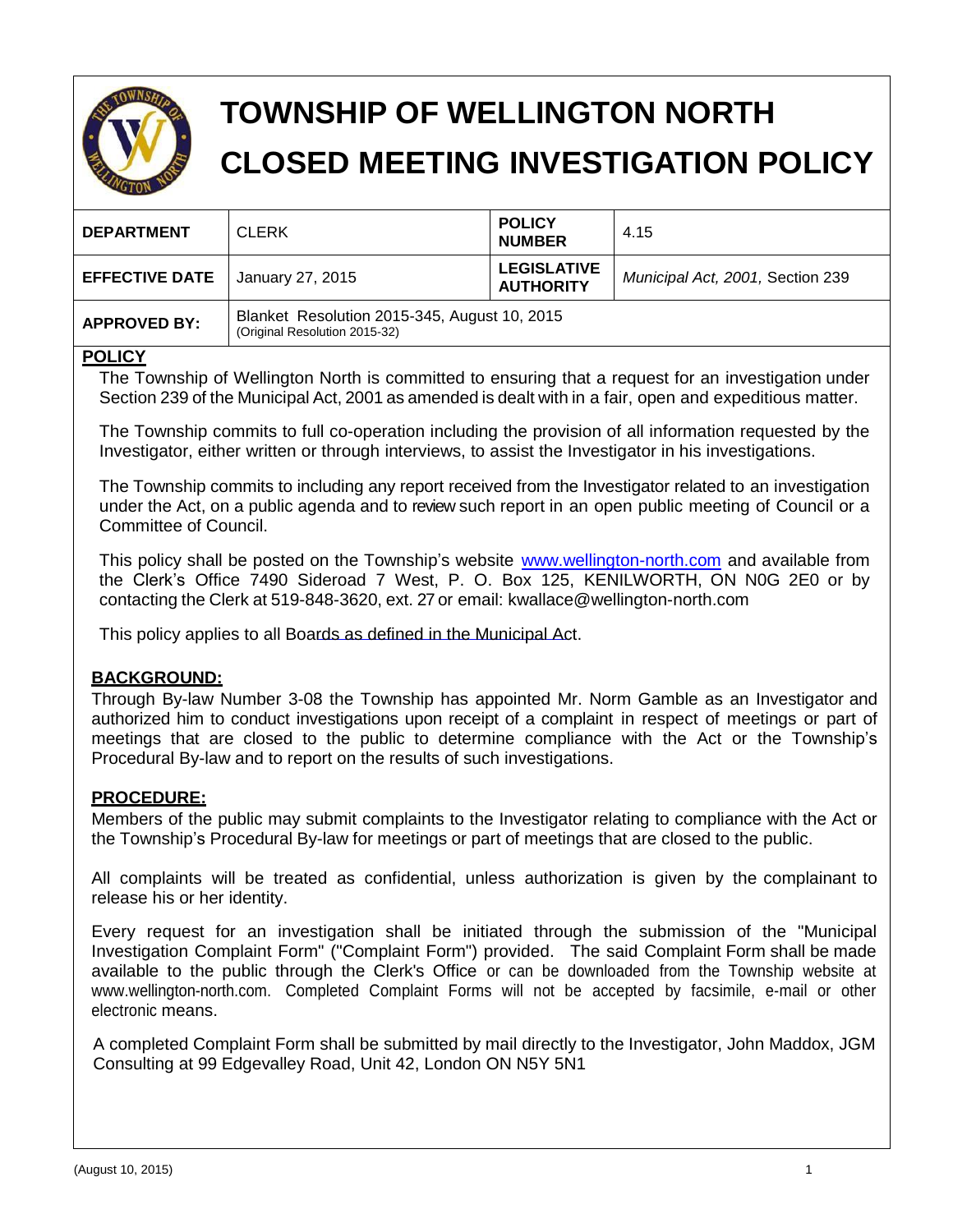All complaints must contain:

- Name of Municipality
- Complainant's name, mailing address, telephone number and e-mail address (if applicable)
- Date of Closed Meeting under consideration
- Nature and Background of the particular occurrence
- Any activities undertaken (if any) to resolve the concern
- Any other relevant information
- Direction with respect to release of identity
- Original signature

For all complaints, the Township shall supply forthwith the following or any other information or documentation as requested by the Investigator related to a complaint:

- Certified copy of Notice of Meeting
- Certified copy of Agenda
- Certified copy of Minutes of Meeting
- Relevant Resolutions
- Municipal contact list
- Other

#### **RESPONSE TIME:**

Upon receipt of a complaint the Investigator shall have 30 days in which to respond to the complainant.

#### **DELEGATION:**

Upon completion of an investigation, the Investigator shall present his report at a regularly scheduled Township Council meeting.

The Investigator will report on all complaints received. The Investigator will advise the Township when he has received a complaint.

#### **STAFF SUPPORT:**

Should it be required, the Clerk's Department will provide assistance with photocopying, mailing, etc. No staff assistance will be provided beyond routine information retrieval.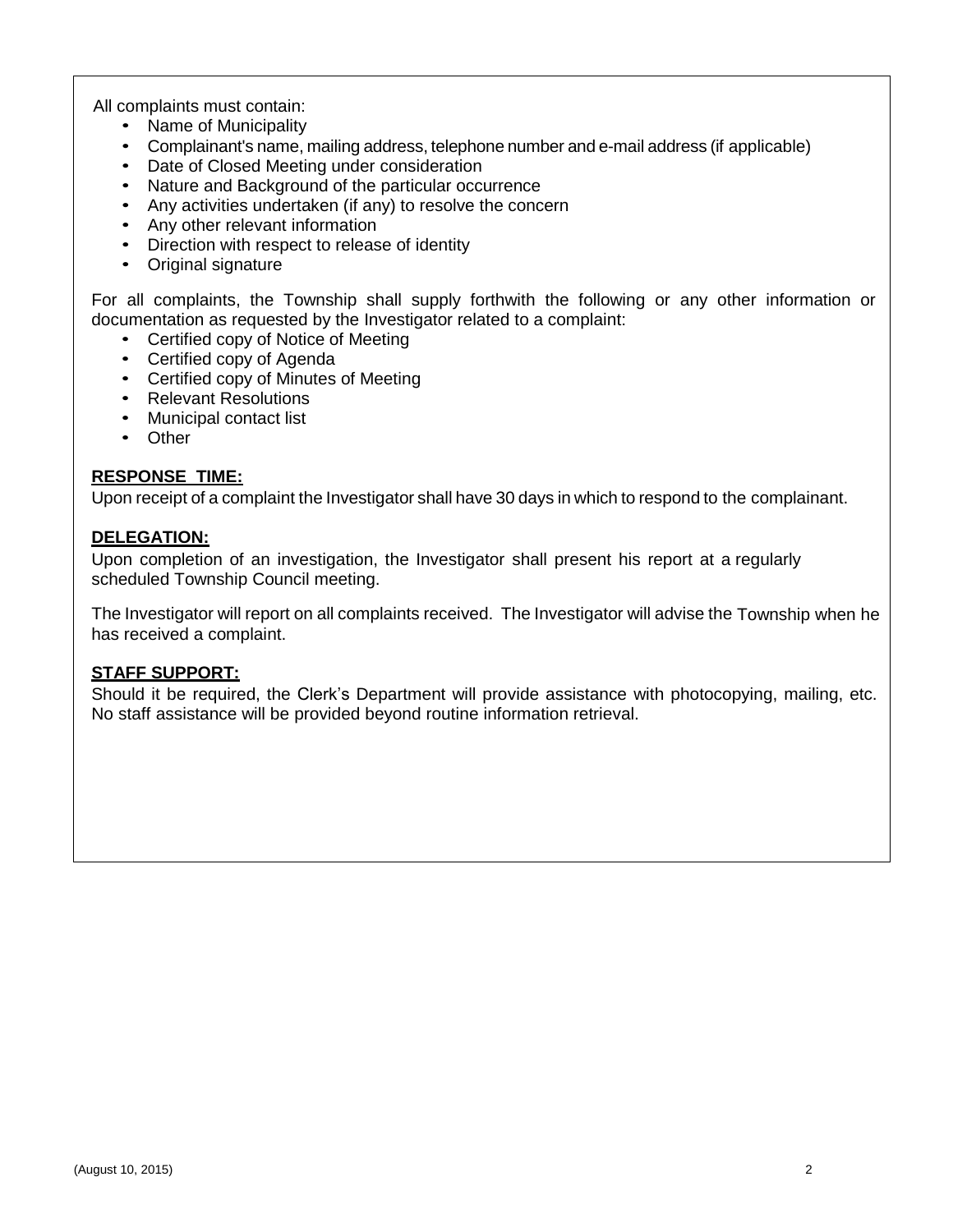

## **TOWNSHIP OF WELLINGTON NORTH**

P.O. Box 125 • 7490 Sideroad 7 W • Kenilworth • ON • N0G 2E0

COMPLAINT FORM MUNICIPAL INVESTIGATION IN ACCORDANCE WITH Section 239 of the *Municipal Act, 2001* 

**PLEASE FORWARD COMPLETED FORMS TO:** 

**John Maddox, JGM Consulting Municipal Closed Meeting Investigator 99 Edgevalley Road, Unit 42 London, ON N5Y 5N1**

| Tel 519-848-3620         | Toll Free 1-866-848-3620 | Fax 519-848-3228              |
|--------------------------|--------------------------|-------------------------------|
| www.wellington-north.com |                          | township@wellington-north.com |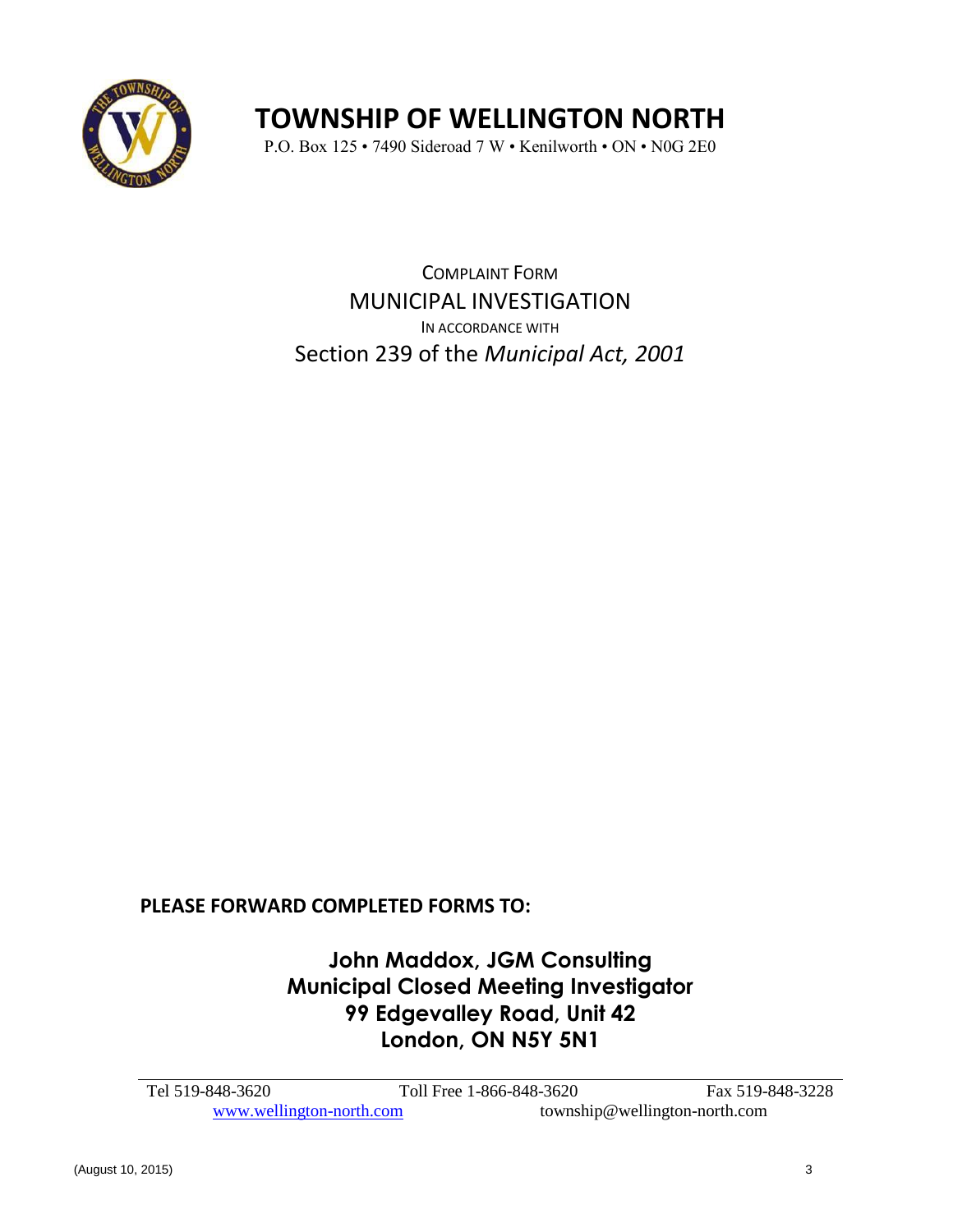

### **TOWNSHIP OF WELLINGTON NORTH**

P.O. Box 125 • 7490 Sideroad 7 W • Kenilworth • ON • N0G 2E0

#### COMPLAINT FORM FOR MUNICIPAL INVESTIGATION Section 239 of the Municipal Act, 2001

| I COMPLAINTANT NAME |             |             |  |
|---------------------|-------------|-------------|--|
| <b>ADDRESS</b>      |             |             |  |
|                     |             |             |  |
| <b>TELEPHONE</b>    | <b>HOME</b> | <b>WORK</b> |  |
| <b>EMAIL</b>        |             |             |  |

Do you authorize your identity being released during the Investigation YES $\bigcirc$  NO

 Personal information is collected under the authority of Section 239 of the Municipal Act, 2001 and will be used by the Investigator to carry out an investigation under the Act.

| NAME OF MUNICIPALITY          |  |
|-------------------------------|--|
| DATE OF CLOSED MEETING        |  |
| <b>MUNICIPAL CONTACT NAME</b> |  |
| <b>TELEPHONE</b>              |  |

| This should provide as much information as is required to explain the nature and background of the<br><b>BACKGROUND</b><br>particular occurrence |  |
|--------------------------------------------------------------------------------------------------------------------------------------------------|--|
|                                                                                                                                                  |  |
|                                                                                                                                                  |  |
|                                                                                                                                                  |  |
|                                                                                                                                                  |  |
|                                                                                                                                                  |  |
|                                                                                                                                                  |  |
|                                                                                                                                                  |  |
|                                                                                                                                                  |  |
|                                                                                                                                                  |  |
|                                                                                                                                                  |  |
|                                                                                                                                                  |  |
|                                                                                                                                                  |  |
|                                                                                                                                                  |  |
|                                                                                                                                                  |  |
|                                                                                                                                                  |  |
|                                                                                                                                                  |  |
|                                                                                                                                                  |  |
|                                                                                                                                                  |  |
|                                                                                                                                                  |  |
|                                                                                                                                                  |  |
|                                                                                                                                                  |  |
|                                                                                                                                                  |  |
|                                                                                                                                                  |  |
|                                                                                                                                                  |  |
|                                                                                                                                                  |  |
|                                                                                                                                                  |  |
|                                                                                                                                                  |  |
|                                                                                                                                                  |  |
|                                                                                                                                                  |  |
|                                                                                                                                                  |  |
|                                                                                                                                                  |  |

 $\bigcirc$